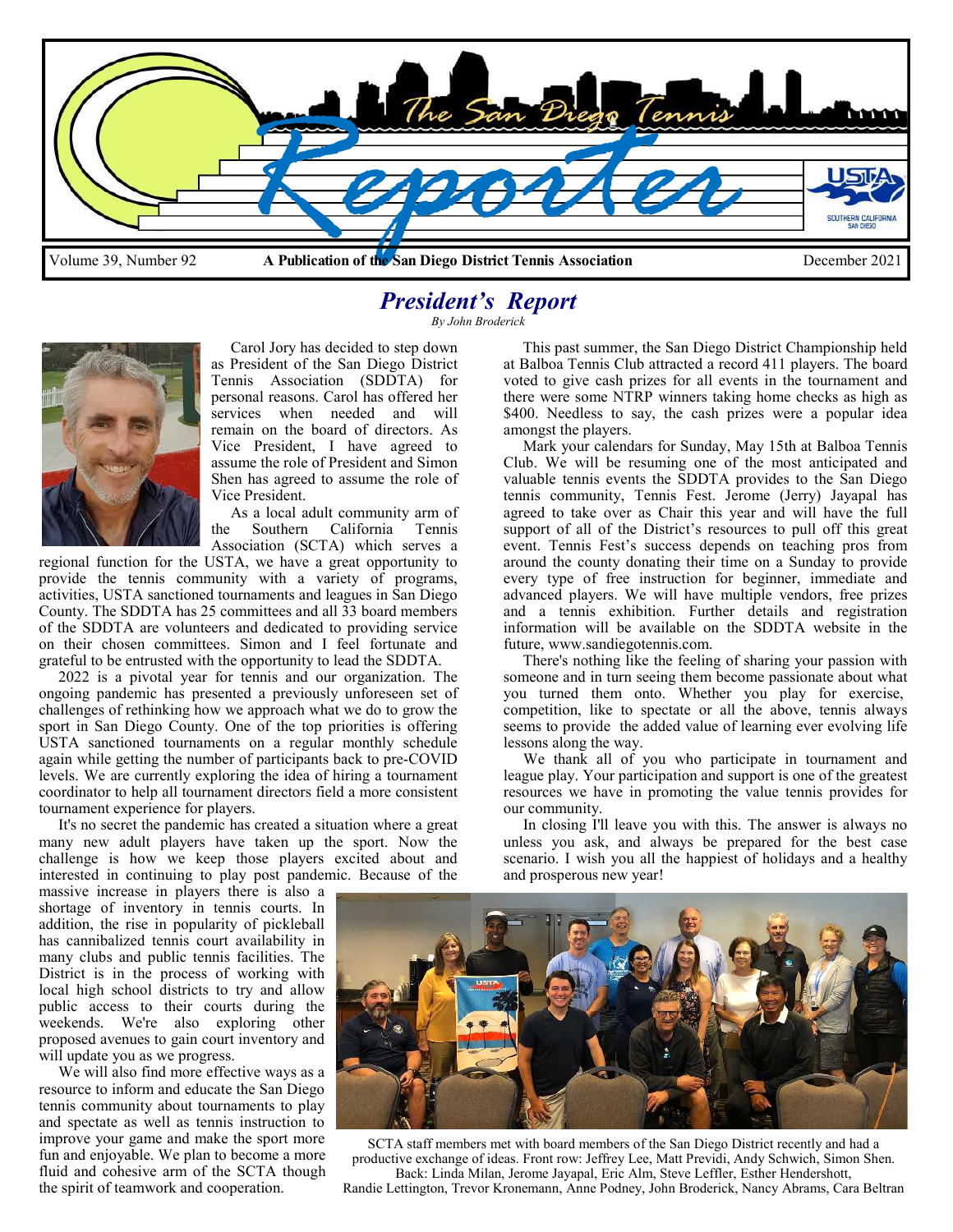## *USTA League Tennis*

*By Randie Lettington* 

#### **2022: A Varied Menu for Tennis Players:**

Please email Randie Lettington at: SanDiegoUSTA@gmail.com for information about all USTA/ SCTA leagues. Leagues can also be customized if we have interested groups. See https://www.sandiegotennis.com/leagues for details.

#### **Adult Leagues for Men and Women**

**USTA Adult 40 and over leagues** (singles and doubles format) Winter (Jan-March) Offered at 3.0 (women), 3.5, 4.0 and 4.5 level

- Women's Weekday and Weekend Options
- Men's Weekend  $(3.5, 4.0, 4.5)$
- Local winners advance to Sectionals. Section winners advance to National Championships.

**USTA 40 and Over Capstone Section League** for 5.0 level teams (3 lines of Doubles)

**USTA Adult 18 and over leagues** (singles and doubles format) Spring (April-June) Offered at 2.5W, 3.0W, 3.5, 4.0, 4.5 and 5.0 levels.

- Women's Weekday and Weekend (3.0, 3.5 and 4.0) Options
- Local winners advance to Sectionals. Section winners advance to National Championships.

#### **SCTA Tri-Level Doubles League**

Summer (July- Aug.) offered at two levels (4.5/4.0/3.5 and 4.0/ 3.5/ 3.0

- 18 and over league
- Women's Weekday and Weekend Options
- Local winners advance to Sectional Championships.
- Section winners for the 4.5/ 4.0/3.5 level advance to a National Invitational Event.

#### **SCTA Adult Doubles leagues**

Fall (Sept-Dec) Offered at 3.0, 3.5, 4.0, 4.5, Open levels

- 18 and over league
- Women's Weekday, Weeknight (NC) and Weekend Options
- Local winners advance to Sectional Championships.

#### **USTA Adult Mixed Doubles leagues**

Combined NTRP levels 7.0, 8.0, 9.0 (10.0 level starting for 18 and over league only)

- Winter (Jan -March) 18 and over league
- Spring (April -June) 55 and over league
- Summer (June August) 40 and over league
- Fall (Sept- Dec) Tri-Level 18 and over league (9.0/8.0/7.0 and 8.0/7.5/7.0 local league)
- Local winners advance to Sectional Championships, Section winners advance to Nationals for the 18 and Over and 40 and Over Leagues. 55 and Over winners will advance to a National Invitational in 2023.

#### **USTA Senior Doubles leagues for Men and Women**

#### Combined NTRP levels 6.0, 7.0, 8.0, 9.0

**USTA 55 and over league -** Summer (June - August)

 Local winners advance to Sectional Championships. Section winners advance to National Championships. **SCTA 65 and over league -** Late Spring/ Summer

(June - August Women, August - October Men)

 Local winners advance to Sectional Championships. Section winners advance to a National Invitational Event.

**USTA One Singles Flex Leagues for Men and Women**  Offered Winter/ Spring (Feb-May), Summer and Fall seasons at 3.0, 3.5, 4.0 levels. Flexible schedule. Players coordinate matches at their

convenience over the season.

**USTA One Doubles Leagues for Men and Women**  Offered Winter and Fall seasons for 2.5 Women and 3.0 Men **Fall/ Winter San Diego Tennis League** 

Weekday Women's Doubles League - 6 lines Clubs throughout San Diego (South of La Jolla). 2 Seasons Winter (Jan- March) and Fall (Sept- Nov). Contact Eileen Carroll (619) 992-7033 For general information visit: www.sdleaguetennis.net

## *2021 USTA League Results*

This year, 5 San Diego teams advanced to National Level Competitions by winning the Southern California Sectional Championships. They demonstrated they had the skills and determination to represent So Cal against the winners from the 17 Sections across the US and Caribbean - quite the accomplishment!

#### **2021 Nationals Teams:**

- 55 and Over League 8.0 Women Morgan Run (3rd in Nation)
- 18 and Over Adult League 2.5 Women Coronado Tennis Club  $(8<sup>th</sup>$  in Nation)
- 18 and Over Adult League 3.0 Women Rancho Arbolitos  $(8<sup>th</sup>$  in Nation)
- 40 and Over Mixed Doubles League 8.0 El Toyon  $(12<sup>th</sup>$  in Nation)
- 65 and Over Men 8.0 Rancho Bernardo Swim and Tennis (will compete in 2022)

### **USTA Adult 40 and over League (Summer)**

**San Diego Local League Winners** Men's 3.5 Coronado Tennis Center - Mike Kamas Men's 4.0 Barnes Tennis Center - Buu Troung (Sectionals Semifinalist) Women's 3.0 Mountain View - Maria Corbitt (Sectionals Finalist) Women's 3.5 WD Mountain View - Michiyo Killeen Women's 3.5 WE Mt. View Ballbusters - Angie Crawford Women's 4.0 La Jolla Tennis Club - Terri Bourne Women's 4.5 La Jolla Tennis Club - Amy Repetti (Sectionals Semifinalist) **North County San Diego Local League Winners** Men's 3.5 Kit Carson Park - Mark Warren Men's 4.0 Rancho Bernardo Swim & Tennis - Timothy Ton Men's 4.5 Kit Carson Park - Bernie Buggs Women's 3.0 Lomas Santa Fe CC - Nellwyn Voorhies Women's 3.5 Rancho Bernardo Community Tennis Center - Judy Nelson (Sectionals Finalist) Women's 4.0 Fairbanks Ranch Country Club - Kami Guerrier (Sectionals Finalist) Women's 4.5 Kit Carson Park - Teri Stevens (Sectionals Semifinalist)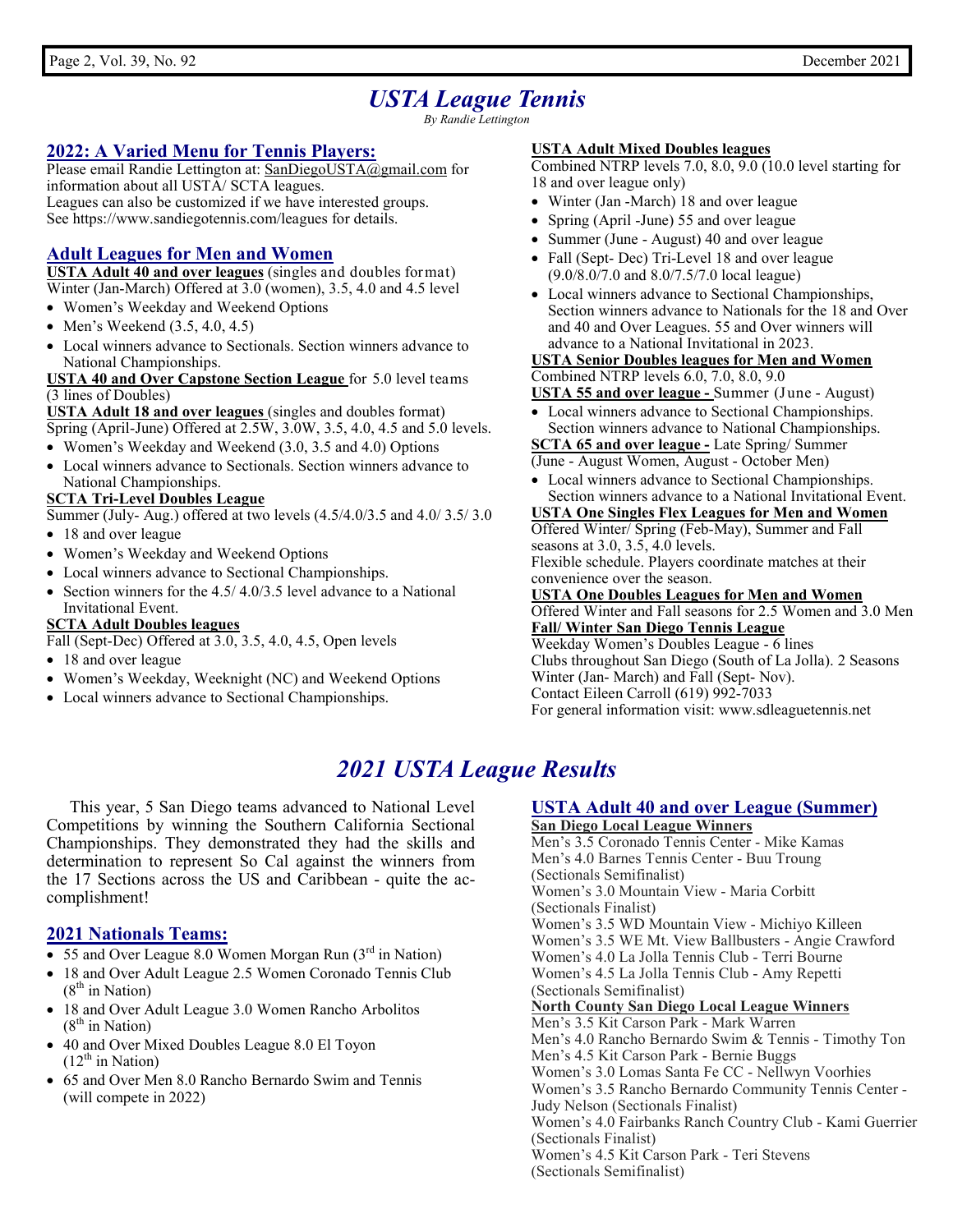#### **USTA Mixed Doubles 18 and over League (Summer) San Diego Local League Winners**

7.0 Level Barnes Tennis Center - Tommy West 8.0 Level El Toyon - Sherr Aquino 9.0 Level Mt. View Co-ed Overhead - Thanh Chung 10.0 Level Barnes Tennis Center - Ronald Kao **North County San Diego Local League Winners** 7.0 Level Rancho Bernardo Swim and Tennis - Joy Madden 8.0 Level Carmel Valley Tennis - Chris Kuba 9.0 Level UCRC-S&T - Janet Podney

#### **USTA Adult 18 and over League (Spring)**

**San Diego Local League Winners**  Men's 3.5 Coronado Tennis Center - Mike Kamas Men's 4.0 Mountain View - Anthony Reyes Men's 5.0 Fearhand - Ronald Kao Women's 2.5 Coronado Tennis Center - Kelly Mineo (So Cal National Team -  $8<sup>th</sup>$  in Nation!) Women's 3.0 Barnes/ Balboa - Hillary Halttunen Women's 3.5 WD Mt. View Ace Breakers - Liz Louis Women's 3.5 WE Mt. View Ball Busters - Angie Crawford Women's 4.0 Coronado Tennis Center - Elsie Hammond Women's 4.5 Barnes TC - Kellie Jaquez (Sectionals Finalist) Women's 5.0 Team SD - Cami Gill **North County San Diego Local League Winners** Men's 3.5 Kit Carson Park - Mark Warren Men's 4.0 Fairbanks Ranch CC - Andrew Dewey Men's 4.5 Lomas Santa Fe CC - Kie Wilcox (Sectionals Finalist) Men's 5.0 Da Boys - Mike Burzinski Women's 3.0 CTA@RA - Karyl Oldenburg (So Cal National Team -  $8<sup>th</sup>$  in Nation!)

Women's 3.5 WD La Costa Resort - Dee Dee Zielinski Women's 3.5 WE Rancho Bernardo Swim and Tennis - Joy Madden (Local League) Women's 4.0 WD Carmel Valley TC - Kellie Doyle

(Sectionals Finalist) Women's 4.0 WE Rancho Bernardo Community Tennis Center - Rene Carmichael (Sectionals Quarterfinalist) Women's 4.5 Carmel Valley TC - Shelley Goodson Women's 5.0 Overserved - Tina Giubilato

#### **USTA 65 and over Adult Doubles League (Spring/ Summer)**

#### **San Diego Local League Winners**

Women's 7.0 San Diego Tennis and Racquet - Ruth Hoffman Women's 8.0 Barnes TC (Balboa) - Suzanne Lindemann Women's 9.0 Barnes TC (Balboa) - Sue Sprague (Sectionals Finalist) Men's 8.0 Balboa TC - Lee Knight **North County San Diego Local League Winners - Sectionals**  Women's 7.0 Kit Carson Park - Patty Smith (Sectionals Semifinalist) Women's 8.0 Kit Carson Park - Debbie L'Heureux Men's 8.0 Rancho Bernardo Swim and Tennis Club - Peter Tollen (So Cal National Invitational Team!)

#### **USTA 55 and over Adult Doubles League (Summer) San Diego Local League Winners**

Women's 7.0 Peninsula Tennis Club - Ruth Hoffman Women's 8.0 Barnes Tennis Center (Balboa) - Suzanne Lindemann Women's 9.0 Barnes Tennis Center (Balboa) - Sue Sprague **North County San Diego Local League Winners** Men's 7.0 Kit Carson Park - Mark Warren (Sectionals Finalist) Men's 8.0 Rancho Bernardo Swim and Tennis - Peter Tollen Men's 9.0 Lomas Santa Fe Country Club - Kevin Pegels

Women's 6.0 Morgan Run Resort - Sandra Sweat

Women's 7.0 CTA @ Rancho Arbolitos - Vicky Benito (Sectionals Semifinalist) Women's 8.0 Morgan Run Resort - Kristin Adams (So Cal National Team- $3<sup>rd</sup>$  in Nation!) Women's 9.0 Carmel Valley Tennis - Kellie Jaquez

#### **USTA Mixed Doubles 40 and over League (Spring) San Diego Local League Winners**

7.0 Mountain View Mixed Nuts - Frances Simpson-Lang 8.0 El Toyon - Sherr Aquino (So Cal National Team - 12<sup>th</sup> in Nation!) 9.0 Pacific Beach Tennis Club - Hillary Park **North County San Diego Local League Winners** 7.0 Kit Carson Park - Joanne Reyes-Brisbin 8.0 Morgan Run Resort - Laurie Dunn 9.0 UCRC-S&T - Janet Podney (Sectionals Finalist)

#### **SCTA Tri-Level Adult League (Summer) San Diego Local League Winners**

Women's (4.0-3.0) WD San Diego Tennis and Racquet Club - Lorena Monzon Women's (4.0-3.0) WE Mountain View - Jackie Saenz Men's (4.5-3.5) ECCTA - Wender Hwang **North County San Diego Local League Winners**  Women's (3.0-4.0) Valley Center - Josie Hendrix Women's (3.5-4.5) WD Kit Carson Park (Baby Got Backhand) - Brianna Sullivan Women's (4.5-3.5) WE Rancho Bernardo Swim & TC - Stacey Dusseault Men's (3.5-4.5) Rancho Bernardo Swim & TC - Timothy Ton

#### **SCTA Adult Doubles League (Fall) San Diego Local League Winners**

Men's 3.5 Coronado Tennis Center - Mike Kamas Men's 4.5 ECCTA - Wender Hwang Women's 3.5 WE Balboa Ballbusters - Angie Crawford Women's 4.0 WD La Jolla Tennis Club - Terri Bourne Women's 2.5 One Doubles Coronado Tennis Center **North County San Diego Local League Winners**  Men's 4.5 Lomas Santa Fe - Jacob Boone

#### **SCTA Tri-Level Mixed Doubles League**

**San Diego Local League Winners**  (9.0/8.0/7.0) ECCTA - Wender Hwang (8.0/7.5/7.0) Mountain View - Viviana Rozo **North County San Diego Local League Winners**  (9.0/8.0/7.0) El Camino Country Club - Cathe Baird (8.0/7.5/7.0) Rancho Bernardo Swim and Tennis Club - Rene Carmichael

#### **USTA Mixed Doubles 55 and over League (Fall)**

**North County San Diego/ San Diego Local League Winners** 7.0 Level SD Mountain View - Frances Simpson-Lang 8.0 Level Morgan Run Resort - Monica Berenter

#### **One Singles Winners- Spring:**

San Diego South: Michael Kamas (3.5), Tommy West (4.0), Angie Crawford (3.5), Zoe Latham (4.0) San Diego North: Alexis Toda (3.5), Erwan Martin (4.0), Heather Lemon (3.0), Julie Gomez (3.5), Tisha Carney (4.0) **One Singles Winners- Summer:**

San Diego South: Todd Hoyt (3.5), Oliver Thieler (4.0), Veronica Ruffo (3.5), Francesca Kornberg (4.0) San Diego North: Vitor Roque (3.5), Molly Mason/ Heather Lemon (3.0), Haruko Vajda (3.5)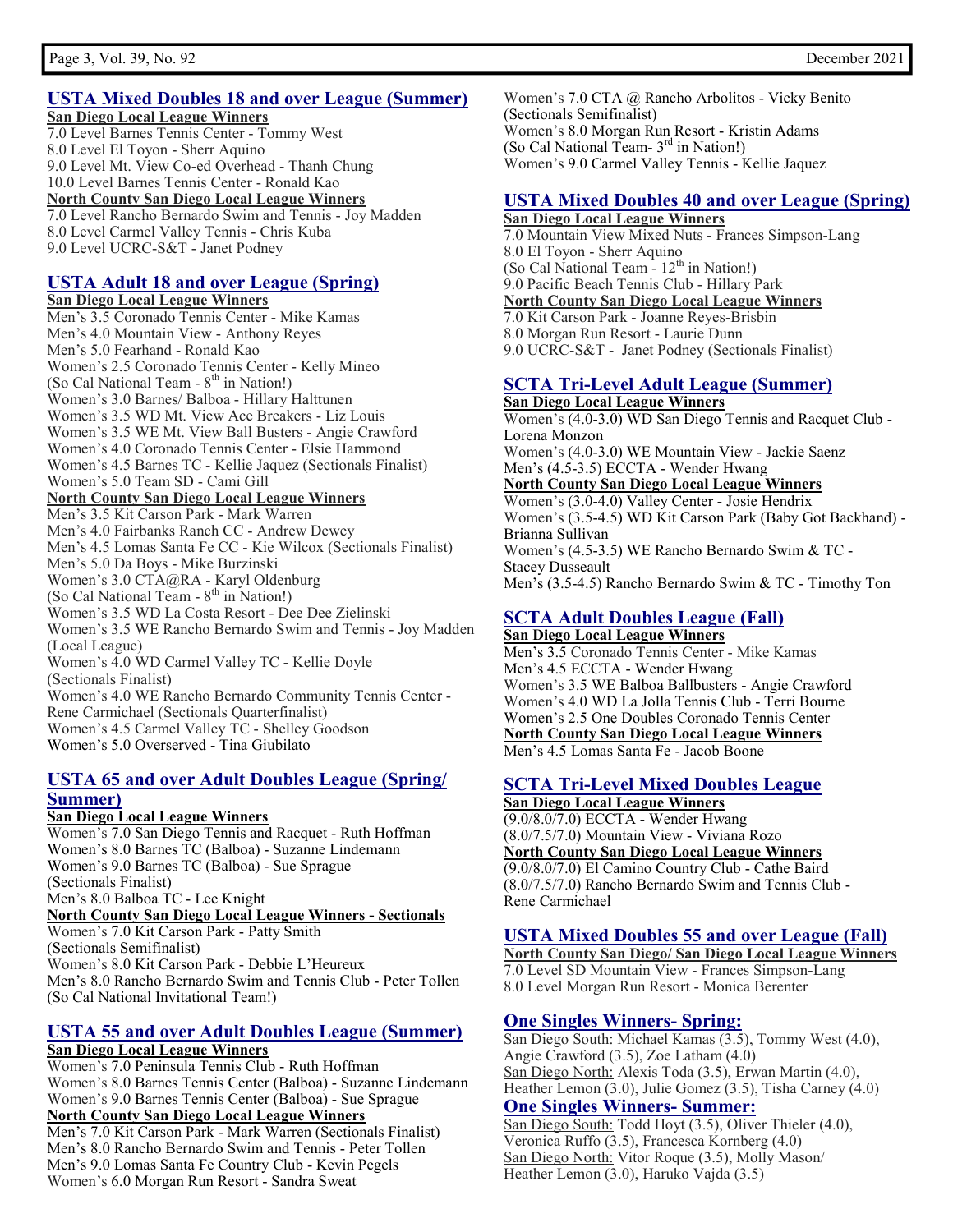*by Randie Lettington* 



**55 and Over 8.0 Women Morgan Run - 3rd place** Left to right: Kathy Kleinfeld, Autumn Snow, Kathy Thompson, Monica Berenter, Kristin Adams (Captain), Sarah Miller (Co-captain), Meredith Priestley, Brenda Iwamura, Lisa Boehnlein

 Captain Kristin Adams said, "We were beyond thrilled about the opportunity to play. On the Har-Tru clay courts at USTA National Campus in Orlando, the first match was a tough, close loss to Southwest. The team thought, "Well, we are at Nationals. It's just an honor to be here." The ladies then came back strong with a 2 line win over Midwest followed by a great Saturday sweep of all 3 lines in straight sets over Pacific Northwest and another solid win over Northern. They finished flight play with a 3-1 record.

 "We didn't know if it was enough to bring us back Sunday. Later, we found out that we finished fourth in the standings and would play in the semifinals!" In the semifinals, they lost to Florida, who won the Championships. "Our next step was to battle Mo Valley for third place which we did by winning two out of three lines!"



**18 and Over 2.5 Women Coronado Tennis Center - 8th place** Left to right: Nancy Darquea, Kylie McNall, Carisa Hackworth, Kelly Mineo (Captain), Cheryl Sylvester, Marina Mata

 The 2.5 level championships were held in Scottsdale, AZ. The So Cal team from Coronado finished 2-2 at Nationals with wins over Southwest and New England and tough losses to Pacific Northwest and Mo Valley.

 Kelly Mineo said that a highlight for the team was making new friends by getting to know the other teams from around the country. "We met a lot of fun and friendly people from all over the country." At the conclusion of each day, they loved 'team bonding' over margaritas and tacos. "This time together was an opportunity to celebrate, commiserate or just share lots of laughter."

 For this team, the trip was about reuniting after the team went in many different directions after the season ended. Two players moved out of the country. Many had very busy summers full of travel so getting together for team practices was nearly impossible! "Nationals wasn't just about the tennis for us - it was a reunion of friends. The trip was very special for us as we were able to all be together again.'



**40 and Over 8.0 Mixed Doubles - El Toyon - 12th place** 

 The El Toyon team competed in Surprise, AZ on the last weekend of Nationals competition. Once Captain Sherr Aquino knew the team had the win over Orange County at Sectionals, she felt they could go all the way to Nationals and she was right! The team was anchored by a number of strong 4.5 men/ 3.5 women pairings.

 The team rocked wearing custom orange team shirts and enjoyed the high level of competition. Their story was about matches so close that they were determined by match tiebreakers. While they finished 1-3, their losses were deciding line match tiebreaks to Mid-Atlantic and New England. They beat Pacific Northwest with 2 match tiebreaks but lost 2 lines the same way. Many of those matches could have gone either way. Great job getting a San Diego team to Nationals in Mixed!



**18 and Over 3.0 Women Rancho Arbolitos - 8th place** Left to right: Beverly Clark, Michelle Hansen, Debbie Furgal, Carolyn Knoll-Yenor, Karyl Oldenburg (Captain), Delaney Oldenburg, Laurie Dietz, Casey Luckham, Katie Butler, Terra Adams

 "Our team had the amazing experience of making it to Nationals held in Oklahoma City. Despite restrictions still in place due to Covid, Nationals was a great experience and we met wonderful women from all parts of the country," said Karyl Oldenburg.

 This small team of 10 women competed in a 5 line Nationals which meant every person was important to the success of the team. For all but one player, this was the first time anyone had advanced to Sectionals and, incredibly, won, making it to Nationals! They finished 2-2 with a 5-0 sweep over Hawaii, an exciting win over Florida with 3 match tiebreaks and losses to powerhouses, Southern and New England.

 There are THREE mother/daughter pairs on our team! "Our youngest player is 24 and our oldest 73- quite the age range! I have been a captain for many seasons, but this team's special connection with each other is what I believe was the key to our success. We all got along beautifully: everyone would play with any partner, and any line. This will be a once in a lifetime experience for most of us," said Karyl Oldenberg.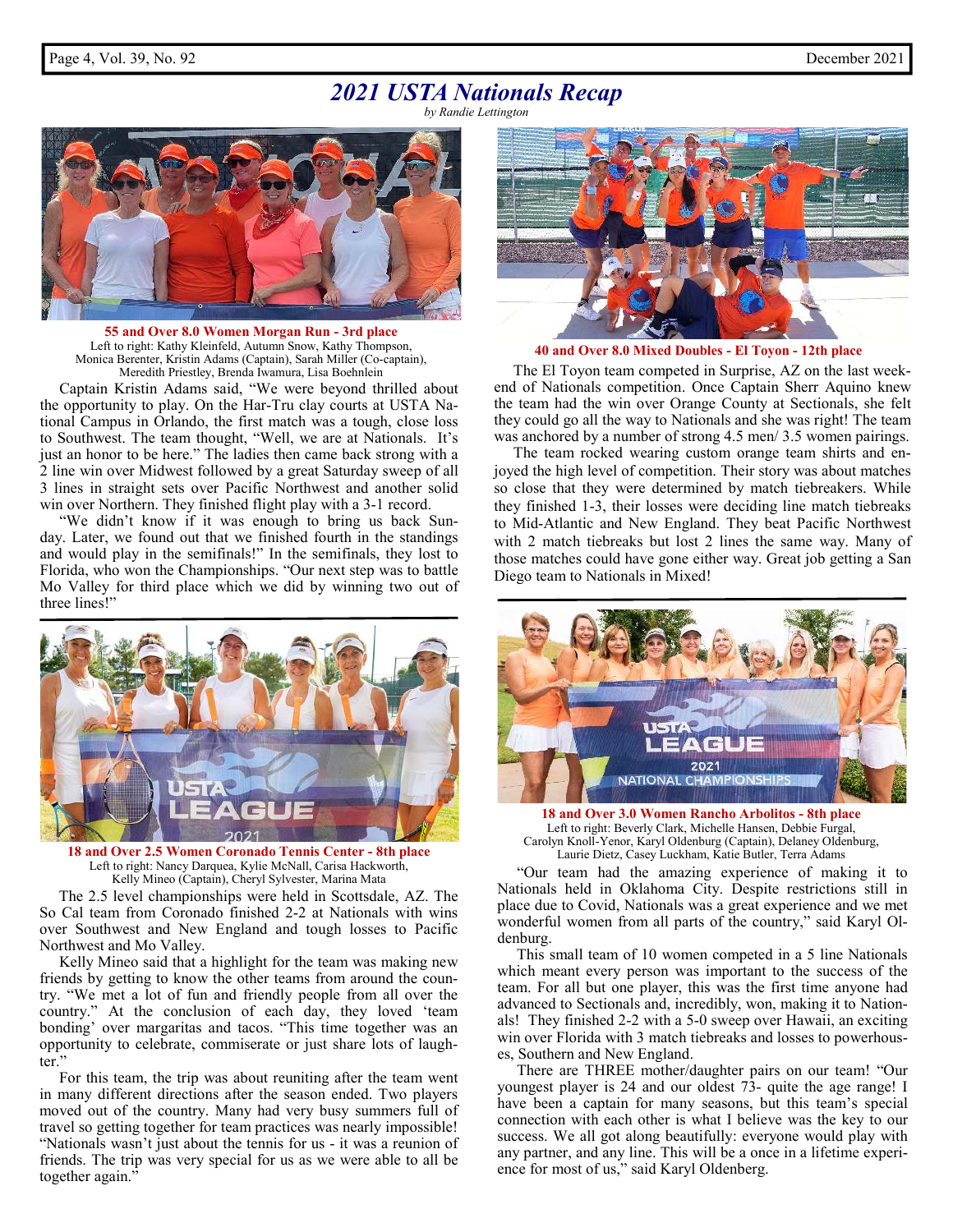#### *San Diego Tennis Hall of Fame By John Broderick*



Left to right: Jim Lackritz, Craig Belinsky, Roz King, Larry Belinsky, Geoff Griffin, Cathie Anderson, John Broderick

 After waiting an extra year due to the pandemic, the San Diego Tennis Hall of Fame (SDTHOF) class of 2020 induction ceremony was held at Balboa Tennis Club on August 28th. First, I want to congratulate once again all the Inductees; Cathie Anderson (Senior Success), Arnold & Esther Belinsky (Philanthropy), Larry Belinsky (Senior Success & Community Service), Geoff Griffin (Community Service & Teaching Pro) and Roz King (Senior Success & Community Service). I also want to thank the Director of Balboa Tennis Club, Colleen Clery Ferrell for providing a home for the SDTHOF as well as a venue for the induction ceremony and reception.

 I've been told by several who have attended all of the ceremonies since its inception in 2006 that they considered this event one a big success both in attendance and overall quality. I would like to thank Jim Lackritz, for MCing the event and the SDTHOF selection committee of Jennifer Dawson, Dave Jaehnig, Jim Kellogg, Simon Shen and David Whitehead. They volunteered their time in the selection process and played a big role the day of the ceremony helping with all the details wherever needed. In addition I would like to thank the following people who also volunteered to help the day of the ceremony; Diane Cabrera, Libby Jaehnig, board members Anne-Maria Lestikow, Amit Shah, and M.A. Hillier. In attendance were past inductees of the SDTHOF as well as many members of the board of directors of the SDDTA.

 The reception was held on the lawn adjacent to the teaching courts. There were colorful purple and green table cloths and festive centerpieces with balloons on all 16 tables. Olympic Cafe was hired to provide the food and it was the perfect choice. Colleen Clery Ferrell told me she received a large number of compliments about the ceremony and reception. One story she reflected on was a gentleman who said he was an entrepreneur, he told her he never knew such an organization existed. He's a fan of tennis and both of his kids are strong junior players. After attending the ceremony he now wants to find ways to give back to the tennis community.

## *Scholarship Awardees*

 This year, the San Diego District Tennis Association and Angel Lopez awarded seven college students with scholarships of \$500 each. All recipients showed not only an enduring interest in tennis, but also high academic achievements and community service.

 Anjni Agrawal of Rancho Bernardo High School attends UCSD; Michael Hao from Torrey Pines High School and Robert Liu from Westview High School are students at Claremont McKenna College; An Nguyen from Scripps Ranch High School attends SDSU and Derek Wong from Francis Parker attends Carnegie Mellon.

 Isabella Cortina from Helix Charter High School attends Grossmont Community College and Ariana Martinez from Bear Creek High School, a student at Southwestern Community College, received Angel Lopez scholarships, given to Hispanic students. For information on 2022 scholarships and an application form go to: https://www.sandiegotennis.com/programs





**Mark your calendar! The 45th Martin Luther King Tournament, Jan. 8-9, 15-17, 2022**  You can link to the tournament at: www.sandiegotennis.com/adult-schedule

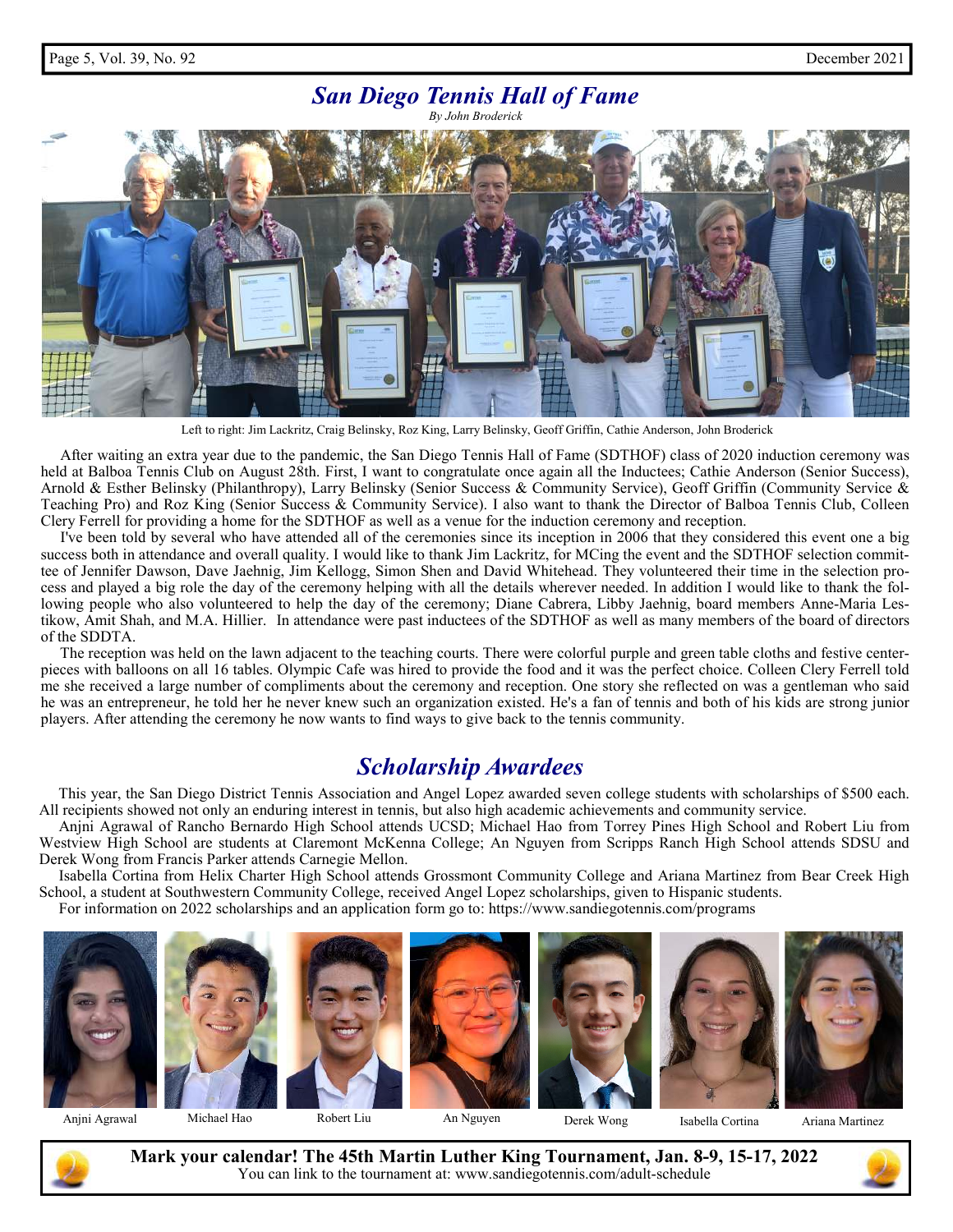# 92nd Annual San Diego District Tennis Championships



Men's Open Singles Winner Johannes Seeman



Alex Scemanenco and Victor Castro

Exceptional play was seen this year at the 92nd Annual San Diego District Championships on August 28-29, September 4-6, 2021. Held at Balboa Tennis Club, the tournament drew many top players.



Women's Open Singles L to R: Thelma Sepulveda (finalist), John Broderick, Lindsay Brown (winner)



Men's 4.5 Singles L to R: Oluwatobi Ojo (winner), John Broderick, Daniel Williams (finalist)



Joseph Tyler



Alexander Georg Mandma and Roni Rikkonen





Women's 3.5 Doubles L to R: Madeleine Keach, Cynthia Herrera (finalists), Sharon Reibstein Mary Jo Preti, Inge Bisconer (winners), Hiromi Sasano



Carla Zarbo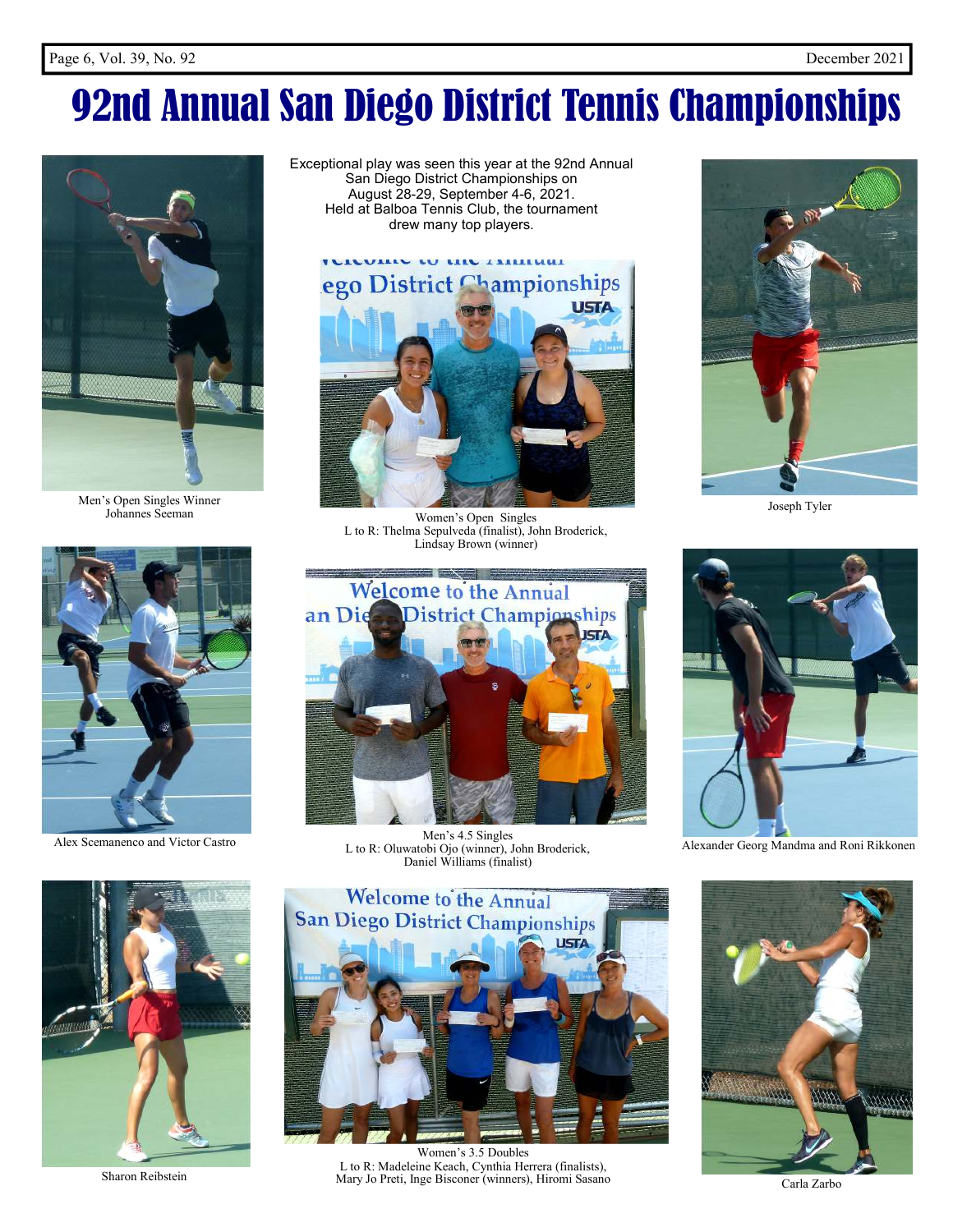## *Results of the 92nd District Championships*

| Men's Open Singles                     | Johannes Seeman (1) def. Joseph Tyler 6-3, 6-3                                                                                              |
|----------------------------------------|---------------------------------------------------------------------------------------------------------------------------------------------|
| Men's Open Doubles                     | Alex Scemanenco/Victor Severo Castro (2) def. Alexander Georg Mandma/Roni Rikkonen 6-3, 6-4                                                 |
| Men's 40 Singles                       | David Robles (2) def. Joseph Barbarie 6-1, 4-6, 6-1                                                                                         |
| Men's 50 Singles                       | Trent Aaron (2) def. Kevin Smith (1) Wo (inj)                                                                                               |
| Men's 55 Singles                       | Jose Ruelas (1) def. Roberto Ancira (2) 6-3, 6-2                                                                                            |
| Men's 55 Doubles                       | Bob Simmons/Jeff Ray (2) def. David Bushnell/Manuel Ortiz (1) 5-7, 7-6(4), 6-3                                                              |
| Men's 60 Singles                       | Alexander Magtanong (1) def. Klaus Kuhn 6-3, 6-2                                                                                            |
| Men's 65 Singles                       | Rich Hills $(1)$ def. John Flowers $(2)$ 6-1, 6-3                                                                                           |
| Men's 65 Doubles                       | Jerry Naumann/John Flowers def. John Rhodes/Stephen Smidt 6-0, 6-2                                                                          |
| Men's 70 Singles                       | Logan Jenkins (1) def. Boris Katz (2) 5-7, 6-4, 6-1                                                                                         |
| Men's 70 Doubles                       | Andrew Pearlstein/Veerachai Pongsrikul def. Bradley Hasper/Sig Kupka 4-6, 6-4, (10-8)                                                       |
| Men's 85 Singles                       | Richard Virtue (1) def. Robert Yin 6-3, 6-2                                                                                                 |
| Men's 3.0 Singles                      | Al Calozzi (1) def. Mark Prebilic 6-3, 6-2                                                                                                  |
| Men's 3.5 Singles<br>Men's 3.5 Doubles | Alexis Akira Toda (1) def. Aram Hosseini (5) 6-1, 6-7(5), 7-5                                                                               |
| Men's 4.0 Singles                      | Dan Schon/Antonio Zuazo def. Michael Kamas/Adam Hoch, Christopher Barrera/Tom Steiner, RR<br>Tommy West (1) def. Joseph Ray (2) 7-6(3), 6-1 |
| Men's 4.0 Doubles                      | Tamer Hussien/Sakda Kethdy (1) def. Al Alagata/Jack Autry (2) 6-2, 6-1                                                                      |
| Men's 4.5 Singles                      | Oluwatobi Ojo (1) def. Daniel Williams 3-6, 6-4, 6-1                                                                                        |
| Men's 4.5 Doubles                      | Nhat Nguyen/ Edward Dabu (2) def. John Broderick/Joseph Barbarie (1) 6-2, 6-4                                                               |
|                                        |                                                                                                                                             |
| Women's Open Singles                   | Lindsay Brown (2) def. Thelma Sepulveda (1) 6-2, 2-0 Ret. (inj)                                                                             |
| Women's Open Doubles                   | Julianna Gates/Katie Codd (1) def. Niki Shahbazi/Sara Beckman (2) 6-3, 6-3                                                                  |
| Women's 3.0 Singles                    | Junli Feng def. Heather Lemon 6-1, 2-6, 7-5                                                                                                 |
| Women's 3.5 Singles                    | Cynthia Herrera def. Angie Crawford (2) 6-3, 6-2                                                                                            |
| Women's 4.0 Singles                    | Francesca Kornberg def. Jacqueline Chafe 6-1, 6-0                                                                                           |
| Women's 4.5 Singles                    | Sharon Reibstein def. Carla Zarbo 1-6, 6-0, 6-1                                                                                             |
| Women's 3.5 Doubles                    | Inge Bisconer/Mary Jo Preti (2) def. Cynthia Herrera/Madeleine Keach 7-6, 4-6, 7-5                                                          |
| Women's 4.0 Doubles                    | Rene Carmichael/Christina Bernstein def. Tory Hill/Sarena Talbert 3-6, 6-3, 6-0                                                             |
| Women's 4.5 Doubles                    | Tiffany Kellogg/Allison Sterett (1) def. Stepanka Gamboa/Priscilla Martinez 6-4, 6-3                                                        |
|                                        |                                                                                                                                             |
| Mixed Open Doubles                     | Nick Nienhaus/Angela Rinaldi def. Daniel Traxler/Tatum Buffington (4) 7-6(5), 7-6(4)                                                        |
| Mixed 40 Doubles                       | David Bushnell/Mary Gunset (2) def. Keith Barksdale/Hanna Pajunen 3-6, 6-3, 6-2                                                             |
| Mixed 4.0 Doubles                      | Lee Stein/Debbie Fitzgerald def. Jack Autry/Janene Christopher (2) 6-0, 6-0                                                                 |
| Mixed 4.5 Doubles                      | Bryan Barley/Priscilla Martinez (1) def. Andrew Buckner/Thanh Chung 6-2, 6-4                                                                |
| Father-Son Doubles                     | James Kellogg/Colton Kellogg (1) def. Sebastian Castaneda/Alejandro Castaneda 7-6(4), 6-4                                                   |
| Mother-Daughter Doubles                | Colleen Ferrell/Cassidy Ferrell (1) def. Millie Yablonicky/Jenna Yablonicky (2) 6-1, 6-0                                                    |

## *Wounded Warrior Tennis Program Serves Again*

*By Josh Jorgensen* 



 The San Diego Wounded Warrior Tennis Program resumed activities on September 28 after a pandemic-related hiatus. The program, which serves wounded, ill and injured service members and veterans had suspended in-person programming for 18 months. The next day, the Warriors were honored at the San Diego Open ATP 250 professional tennis tournament during its Military Appreciation Day.

 The Warriors met and hit with tournament competitor Sebastian Korda, his father Petr, and Coach Dean Goldfine. The Kordas and Goldfine signed the Warrior's shirts and exchanged other tennis items with each other. The next week at the BNP Paribas Open in Indian Wells, Petr was seen sporting a logoed Warrior shirt. The tournament honored the Warriors on center court between matches during a military appreciation ceremony.

 The Wounded Warrior Tennis Program is run by the SDDTA with invaluable help from many volunteers, charitable supporters, and sponsors including the Balboa Tennis Club, which donates court time and hosts the weekly clinics and annual national camps. The program uses tennis as a means of rehabilitation and community reintegration and has served over 1,000 Warriors since 2009.